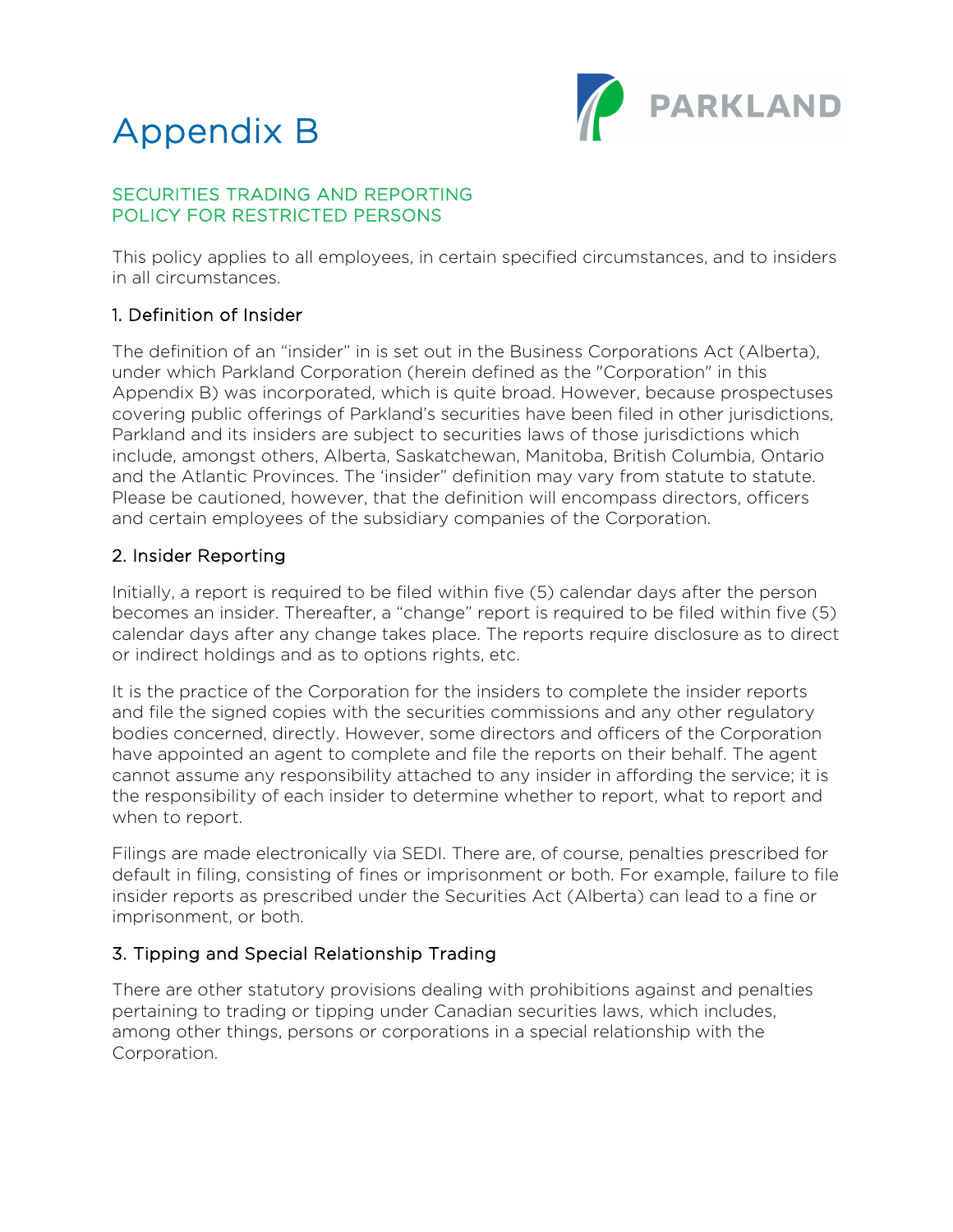### 4. Insider Information and Disclosure

Employees and insiders are prohibited from using "material information" which has not been made public to trade in securities. This prohibition applies to all employees and insiders of Parkland.

"Material changes" are changes in the business, operations or affairs of an issuer that are likely to affect significantly the market price or value of its securities. Such changes trigger a timely disclosure obligation. The issuer must publish a news release and file a material change report.

"Material facts" are facts that are likely to have a similar effect on the issuer's securities as material changes, but they need not constitute a change in its business, operations or affairs. It also includes information that is likely to affect the issuer's share price but that is not a change in its business or affairs.

Material changes and material facts are "material information" under stock exchange and timely disclosure policies and under the securities commissions' National Instrument 51-201. Securities laws prohibit any trading by anyone who has knowledge of a material change or a material fact about an issuer or its securities. An underlying principle of securities legislation is that the public should be able to make a decision to buy or sell an issuer's securities on the basis of information equally available to all.

### 5. Insider Trading and Blackout Periods

Employees and insiders may trade in securities of the Corporation's securities directly or indirectly, or in securities of the Corporation over which they exercise control or direction except as follows:

- 1. Trading by employees and insiders is prohibited when the employee or insider is in possession of material information which is being kept confidential and which has not been disclosed to the public.
- 2. The appropriate person with overall responsibility for a project will consult with the President and CEO, Vice President and CFO or the General Counsel and Corporate Secretary to determine if a blackout period should be imposed and which employees would be affected by such a blackout period. The President and CEO, Vice President and CFO or the General Counsel and Corporate Secretary will, by email or other form of written communication, advise all directors, officers and those employees deemed to be in possession of undisclosed material information to refrain from trading until otherwise advised, or two (2) business days after the release of the appropriate news release, whichever is the earlier.

Except as set out in Section 5.6 below, no trading will take place by directors, officers, management personnel or optionholders beginning ten (10) business days prior to and ending two (2) complete business days after the release of the financial results of the Corporation through the appropriate news release for the quarter.

An insider who is in possession of undisclosed material information that may affect